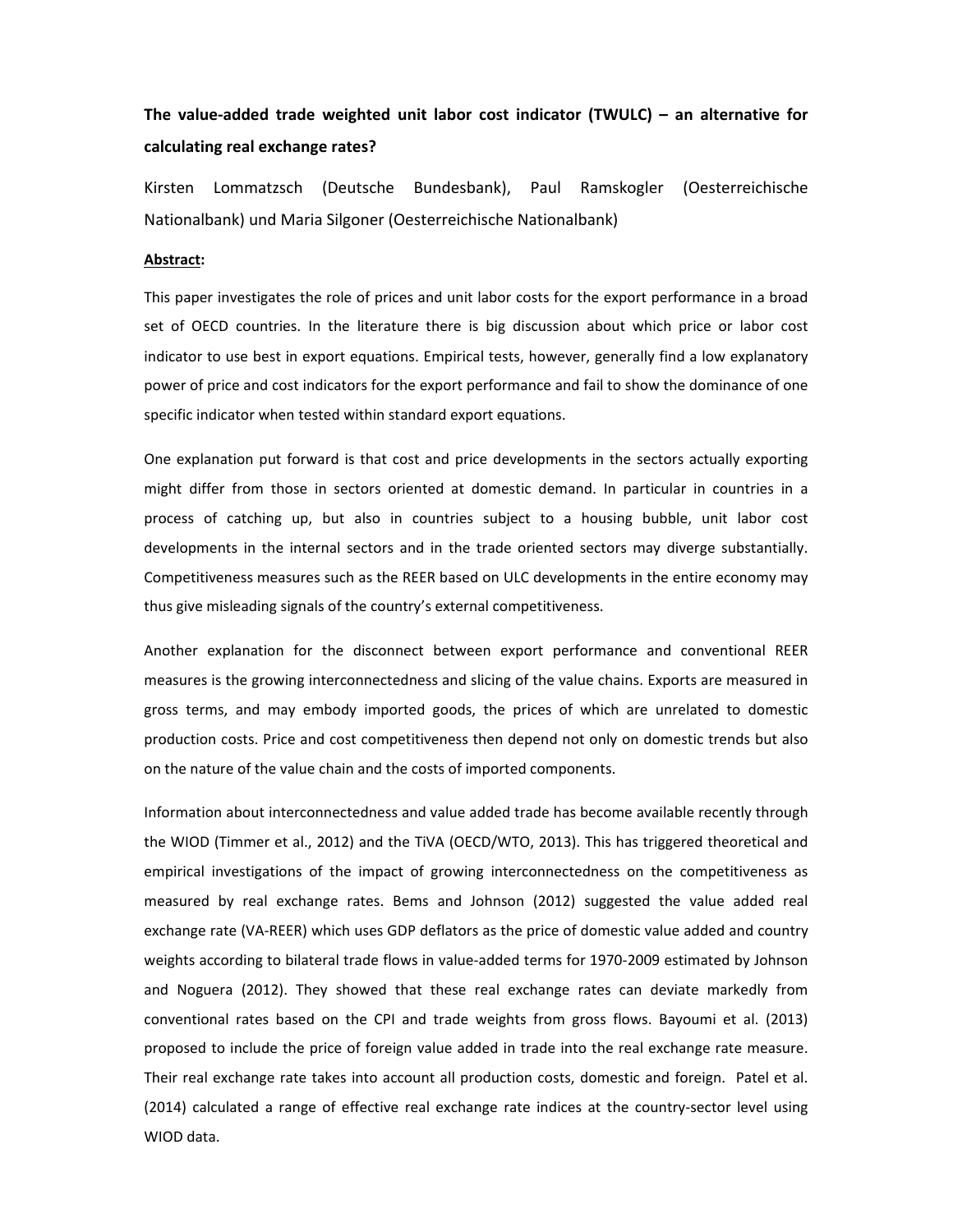We add to this strand of literature by introducing a new real exchange rate indicator based on value added trade data. The basic intuition goes back to Gächter et al. (2013): to calculate price and cost measures that give more weight to those sectors that actually export. The involvement in exports is gauged from the world input-output databases and value added embodied in foreign final demand. In conventional measures of economy-wide deflators or unit labour costs, the individual sectors are (implicitly) weighted according to their share in total value added. The TWULC (trade weighted sectoral unit labor cost indicator) and the TWDEFL (trade weighted sectoral deflators) are derived from weighting sectoral price or cost information according to their weight in value added trade.

Our main hypothesis is that it is the cost based competitiveness (the TWULC) that might (still) be relevant for export performance. However, as deflators, i.e. the price of value added, have already been suggested in the literature as alternative measures of price competitiveness (the competitiveness of domestically supplied "tasks"), we have also tested the performance of the trade‐ weighted deflators (the TWDEFLs).

The TWULC for country *k* is calculated as the weighted average of sectoral ULC developments:

$$
TWULC^{k} = \sum_{i=1}^{n} ulc_{i}^{k} * w_{i}^{k}
$$

with the sector specific weight being  $\mathrm{w}^\mathrm{k}_\mathrm{i} = \mathrm{x}^\mathrm{k}_\mathrm{i}/\mathrm{X}^\mathrm{k}$  with  $\mathrm{X}^\mathrm{k} = \sum_{\mathrm{i=1}}^\mathrm{n} \mathrm{x}^\mathrm{k}_\mathrm{i}$ .

To construct the TWULC we use sectoral data from the Socio‐Economic Accounts accompanying WIOD (World Input‐Output Database) for a set of 38 OECD countries and 35 goods and service sectors. WIOD itself does not contain information about value-added trade. We therefore use data from the TiVA data base, which includes 18 sectors. These can be easily related to the sectors from the WIOD. The time frame spans from 1996 to 2008 due to the data availability on the sector‐specific unit labor costs for this large country set.

The real exchange rates are then derived through the application of the TWULC and the TWDEFL as price measures on a standard REER formula, where the bilateral trade weights stem from the TiVA database and (for robustness check) from the WIOD (gross trade flows). For comparison we also calculated the REER based on the CPI, and economy‐wide ULC and deflators.

We find that the TWULC indeed can differ substantially from overall ULC developments. In most cases, unit labor costs in the exporting sectors have indeed progressed more moderately than those in the non‐exporting sectors. This divergence is larger for some countries and smaller for others. Moreover, there are exceptions to this rule. These include raw material exporters such as Russia and countries that experienced rapid inflation in the investigated period (Romania, Turkey).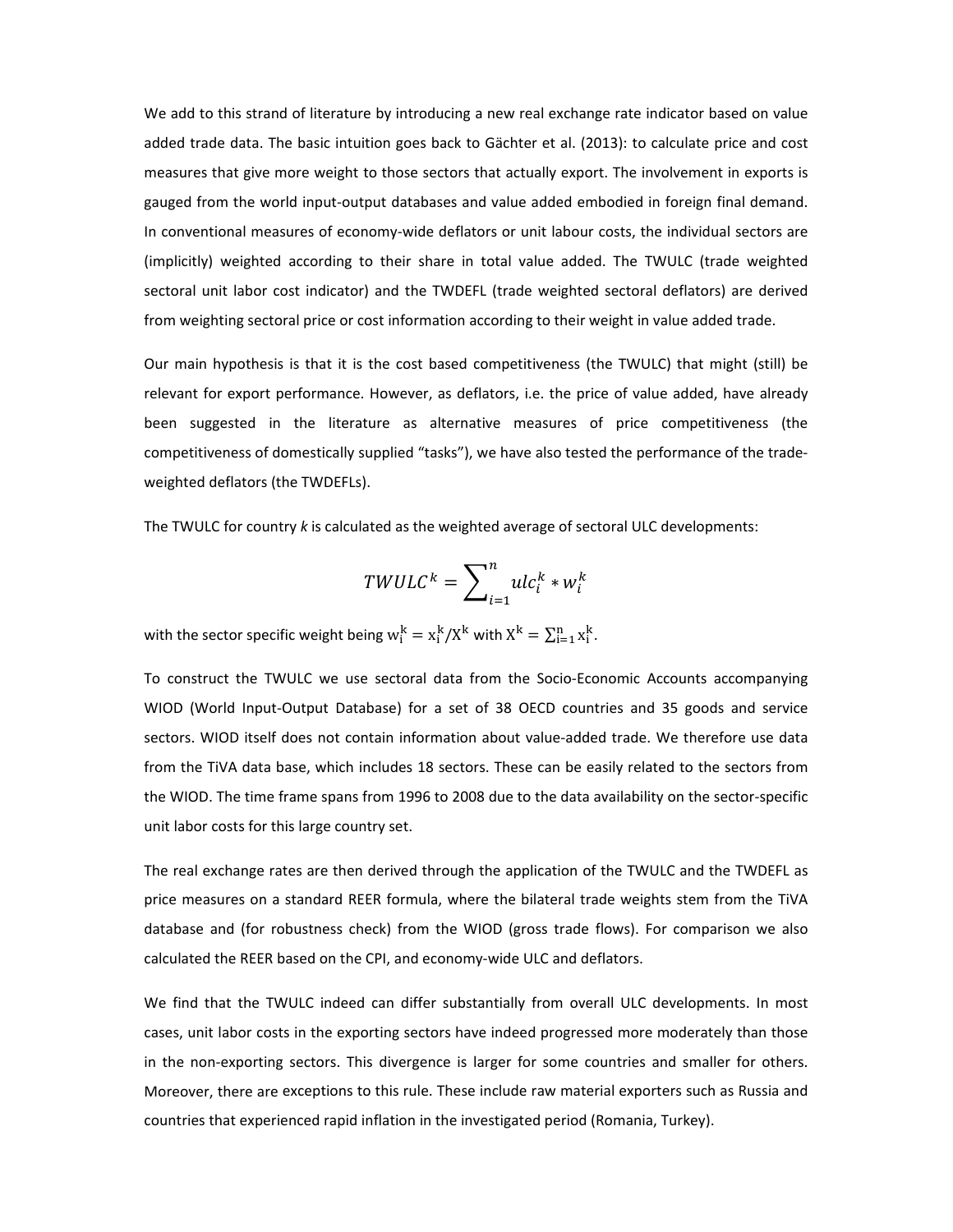However, when it comes to the real exchange rates based on the TWULC and the TWDEFL, it turns out there are not too few cases where the pattern reverses: while growth of the TWULC falls short of total economy ULC, the REERs based on the TWULC indicate a less favorable competitiveness performance than suggested by standard REER measures. This is because of the relative performance of the trade‐weighted indicators between the countries.

Specifically, due to the very strong improvement of the unit labor costs of exporting sectors in the United States and Japan also relative to their own non-trading sectors, the improvement in their TWULC‐REER has been far more pronounced than the changes in the REER based on standards price or cost measures. A counterexample would be Spain: even if the unit labor costs of the sectors exporting have developed more favorably than domestically oriented sectors, in relative terms, i.e. vis‐à‐vis the trading partners, the TWULC‐REER has actually deteriorated more than what the standard measures of competitiveness suggest.

The usefulness of these new measures of competitiveness is then tested econometrically within panel estimations of standard export equations. The export equations use real exports of goods and services as dependent variable and  $-$  in the baseline  $-$  the alternative price/cost measures as explanatory variable as well as weighted external demand. We also added trade‐weighted productivity growth (as a supply side indicator), the TWULC/ULC ratio (to test whether countries where the trade weighted ULCs have diverged more from the overall ULC have indeed performed better in exports) and import prices.

Preliminary tests indicate that the TWULC‐REER is generally significant in export equations with slightly higher significance than alternative REER measures, but it does not appear to systematically outperform the latter. The TWULC‐REER performs particularly well for a subset of high income countries, where the fit of the export equations is generally good. The performance of the trade‐ weighted deflators in these export equations is typically worse, and for some country sub-groups the deflators are insignificant.

So far the tests were performed for real exports of goods and services, i.e. a gross measure of exports. We intend to add a cross-section estimation with value added exports, deflated by the trade‐weighted deflators, as the dependent variable.

Overall we come to the conclusion that – although in line with the literature we find no universal dominance of the TWULC for all countries – our new measure may give additional interesting insight for competitiveness assessments, and in particular for the group of the most developed economies.